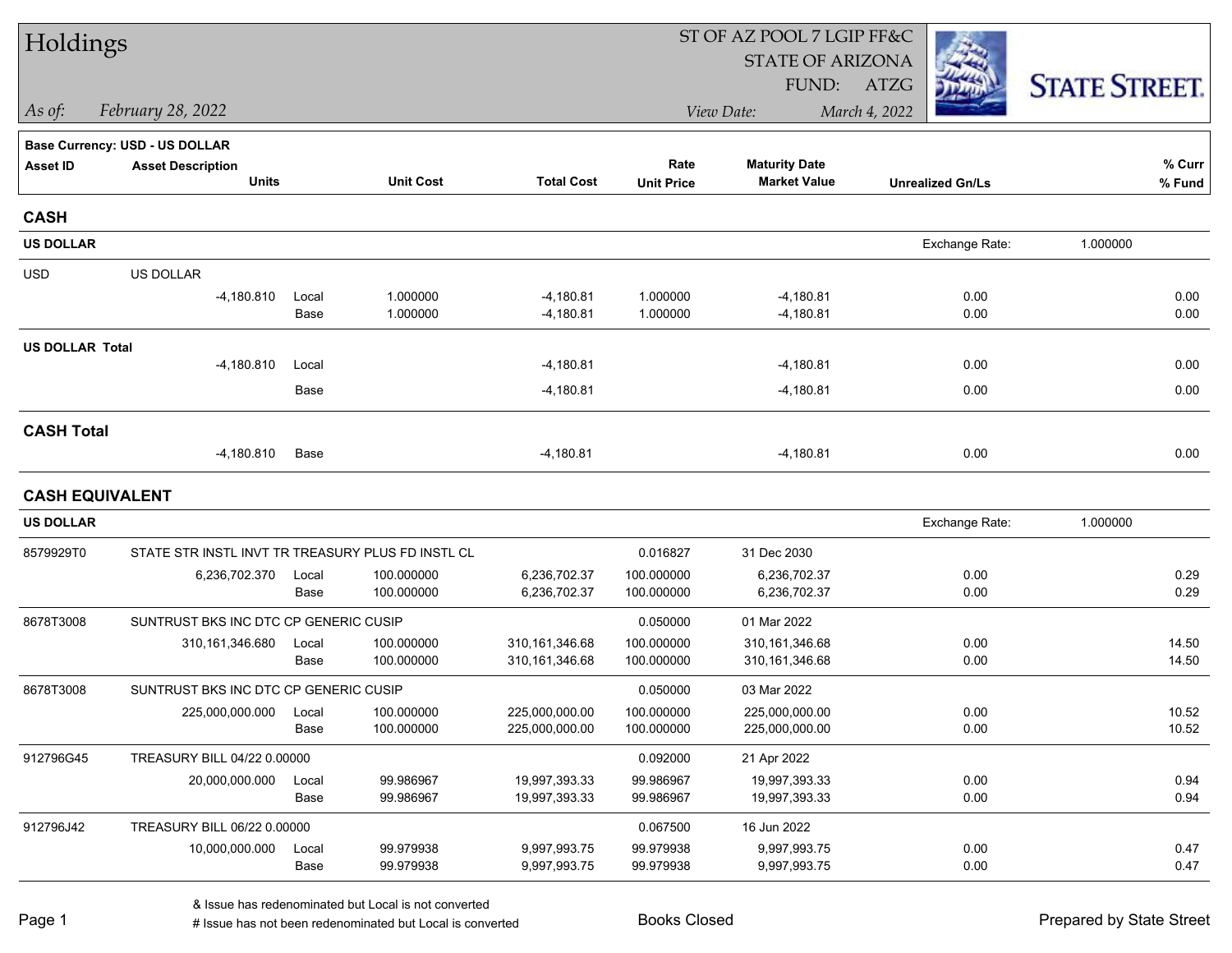| Holdings        |                                       |       |                  |                   |                   |                         |                         |                      |
|-----------------|---------------------------------------|-------|------------------|-------------------|-------------------|-------------------------|-------------------------|----------------------|
|                 |                                       |       |                  |                   |                   | <b>STATE OF ARIZONA</b> |                         |                      |
|                 |                                       |       |                  |                   |                   | FUND:                   | <b>ATZG</b>             | <b>STATE STREET.</b> |
| As of:          | February 28, 2022                     |       |                  |                   |                   | View Date:              | March 4, 2022           |                      |
|                 | <b>Base Currency: USD - US DOLLAR</b> |       |                  |                   |                   |                         |                         |                      |
| <b>Asset ID</b> | <b>Asset Description</b>              |       |                  |                   | Rate              | <b>Maturity Date</b>    |                         | % Curr               |
|                 | <b>Units</b>                          |       | <b>Unit Cost</b> | <b>Total Cost</b> | <b>Unit Price</b> | <b>Market Value</b>     | <b>Unrealized Gn/Ls</b> | % Fund               |
| 912796K57       | TREASURY BILL 07/22 0.00000           |       |                  |                   | 0.072500          | 14 Jul 2022             |                         |                      |
|                 | 10,000,000.000                        | Local | 99.972813        | 9,997,281.25      | 99.972813         | 9,997,281.25            | 0.00                    | 0.47                 |
|                 |                                       | Base  | 99.972813        | 9,997,281.25      | 99.972813         | 9,997,281.25            | 0.00                    | 0.47                 |
| 912796L64       | TREASURY BILL 08/22 0.00000           |       |                  |                   | 0.107500          | 11 Aug 2022             |                         |                      |
|                 | 20,000,000.000                        | Local | 99.958118        | 19,991,623.61     | 99.958118         | 19,991,623.61           | 0.00                    | 0.93                 |
|                 |                                       | Base  | 99.958118        | 19,991,623.61     | 99.958118         | 19,991,623.61           | 0.00                    | 0.93                 |
| 912796L98       | TREASURY BILL 03/22 0.00000           |       |                  |                   | 0.057000          | 03 Mar 2022             |                         |                      |
|                 | 30,000,000.000                        | Local | 99.999689        | 29,999,906.66     | 99.999689         | 29,999,906.66           | 0.00                    | 1.40                 |
|                 |                                       | Base  | 99.999689        | 29,999,906.66     | 99.999689         | 29,999,906.66           | 0.00                    | 1.40                 |
| 912796M71       | TREASURY BILL 09/22 0.00000           |       |                  |                   | 0.090000          | 08 Sep 2022             |                         |                      |
|                 | 20,000,000.000                        | Local | 99.956760        | 19,991,351.94     | 99.956760         | 19,991,351.94           | 0.00                    | 0.93                 |
|                 |                                       | Base  | 99.956760        | 19,991,351.94     | 99.956760         | 19,991,351.94           | 0.00                    | 0.93                 |
| 912796M97       | TREASURY BILL 03/22 0.00000           |       |                  |                   | 0.062500          | 10 Mar 2022             |                         |                      |
|                 | 50,000,000.000                        | Local | 99.998538        | 49,999,268.75     | 99.998538         | 49,999,268.75           | 0.00                    | 2.34                 |
|                 |                                       | Base  | 99.998538        | 49,999,268.75     | 99.998538         | 49,999,268.75           | 0.00                    | 2.34                 |
| 912796N39       | TREASURY BILL 03/22 0.00000           |       |                  |                   | 0.058600          | 31 Mar 2022             |                         |                      |
|                 | 20,000,000.000                        | Local | 99.995117        | 19,999,023.44     | 99.995117         | 19,999,023.44           | 0.00                    | 0.94                 |
|                 |                                       | Base  | 99.995117        | 19,999,023.44     | 99.995117         | 19,999,023.44           | 0.00                    | 0.94                 |
| 912796P37       | TREASURY BILL 04/22 0.00000           |       |                  |                   | 0.087500          | 28 Apr 2022             |                         |                      |
|                 | 20,000,000.000                        | Local | 99.985903        | 19,997,180.56     | 99.985903         | 19,997,180.56           | 0.00                    | 0.94                 |
|                 |                                       | Base  | 99.985903        | 19,997,180.56     | 99.985903         | 19,997,180.56           | 0.00                    | 0.94                 |
| 912796Q28       | TREASURY BILL 05/22 0.00000           |       |                  |                   | 0.060000          | 12 May 2022             |                         |                      |
|                 | 10,000,000.000                        | Local | 99.988000        | 9,998,800.00      | 99.988000         | 9,998,800.00            | 0.00                    | 0.47                 |
|                 |                                       | Base  | 99.988000        | 9,998,800.00      | 99.988000         | 9,998,800.00            | 0.00                    | 0.47                 |
| 912796S83       | TREASURY BILL 03/22 0.00000           |       |                  |                   | 0.074000          | 15 Mar 2022             |                         |                      |
|                 | 20,000,000.000                        | Local | 99.997122        | 19,999,424.44     | 99.997122         | 19,999,424.44           | 0.00                    | 0.94                 |
|                 |                                       | Base  | 99.997122        | 19,999,424.44     | 99.997122         | 19,999,424.44           | 0.00                    | 0.94                 |
| 926NKW009       | AMHERST PIERPONT 04/15 VAR            |       |                  |                   | 0.060000          | 08 Mar 2022             |                         |                      |
|                 | 50,000,000.000                        | Local | 100.000000       | 50,000,000.00     | 100.000000        | 50,000,000.00           | 0.00                    | 2.34                 |
|                 |                                       | Base  | 100.000000       | 50,000,000.00     | 100.000000        | 50,000,000.00           | 0.00                    | 2.34                 |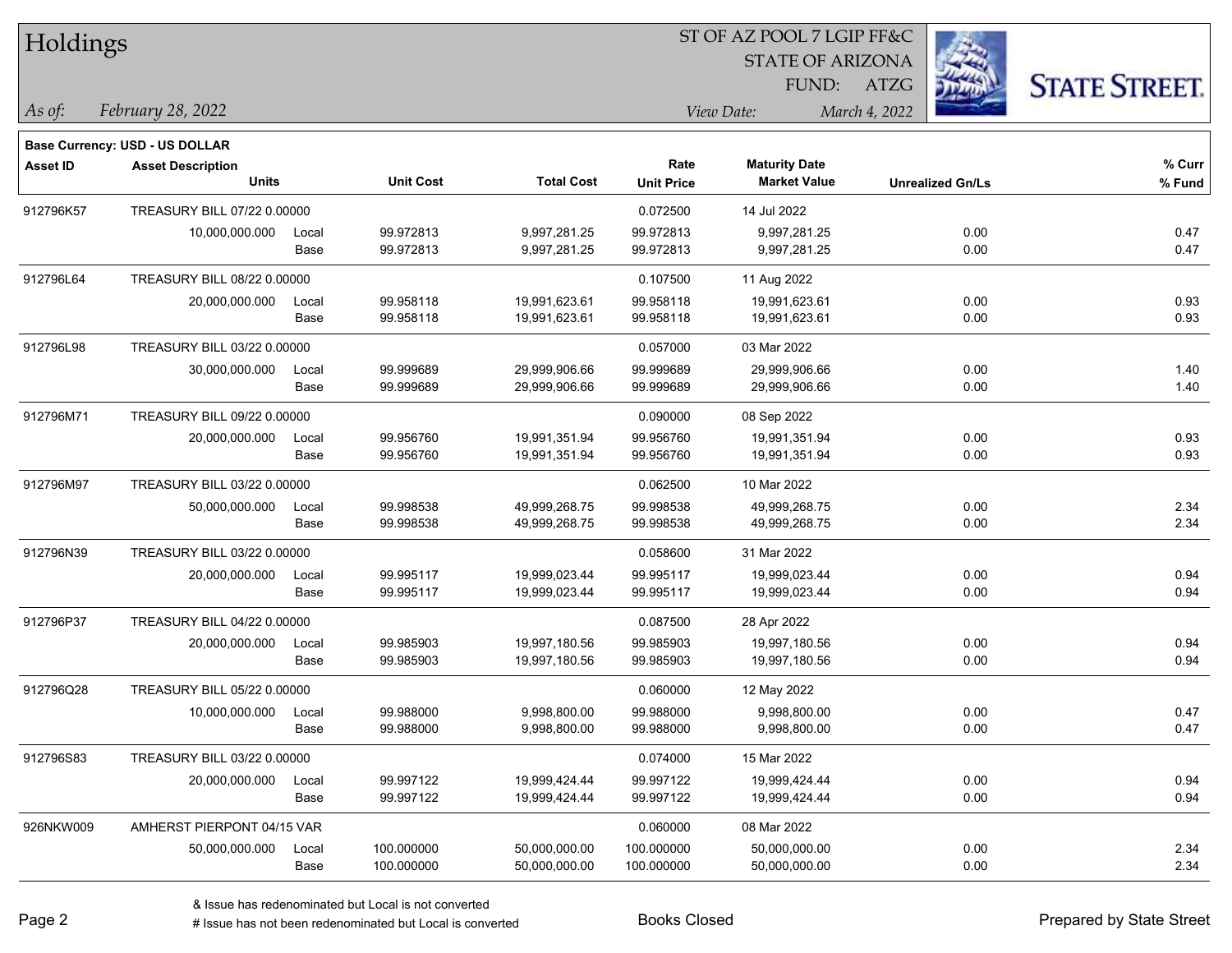| Holdings        |                                          |               |                          |                                |                           | <b>STATE OF ARIZONA</b><br>FUND:            | <b>ATZG</b>             | <b>STATE STREET.</b> |
|-----------------|------------------------------------------|---------------|--------------------------|--------------------------------|---------------------------|---------------------------------------------|-------------------------|----------------------|
| As of:          | February 28, 2022                        |               |                          |                                |                           | View Date:                                  | March 4, 2022           |                      |
|                 | <b>Base Currency: USD - US DOLLAR</b>    |               |                          |                                |                           |                                             |                         |                      |
| <b>Asset ID</b> | <b>Asset Description</b><br><b>Units</b> |               | <b>Unit Cost</b>         | <b>Total Cost</b>              | Rate<br><b>Unit Price</b> | <b>Maturity Date</b><br><b>Market Value</b> | <b>Unrealized Gn/Ls</b> | % Curr<br>% Fund     |
| 926NKW009       | AMHERST PIERPONT 04/15 VAR               |               |                          |                                | 0.060000                  | 10 Mar 2022                                 |                         |                      |
|                 | 50,000,000.000                           | Local<br>Base | 100.000000<br>100.000000 | 50,000,000.00<br>50,000,000.00 | 100.000000<br>100.000000  | 50,000,000.00<br>50,000,000.00              | 0.00<br>0.00            | 2.34<br>2.34         |
| 926NKW009       | AMHERST PIERPONT 04/15 VAR               |               |                          |                                | 0.060000                  | 14 Mar 2022                                 |                         |                      |
|                 | 50,000,000.000                           | Local<br>Base | 100.000000<br>100.000000 | 50,000,000.00<br>50,000,000.00 | 100.000000<br>100.000000  | 50,000,000.00<br>50,000,000.00              | 0.00<br>0.00            | 2.34<br>2.34         |
| 935MUR901       | <b>WESTERN ALLIANCE BANK</b>             |               |                          |                                | 0.250000                  | 31 Mar 2022                                 |                         |                      |
|                 | 5,001,869.090                            | Local<br>Base | 100.000000<br>100.000000 | 5,001,869.09<br>5,001,869.09   | 100.000000<br>100.000000  | 5,001,869.09<br>5,001,869.09                | 0.00<br>0.00            | 0.23<br>0.23         |
| 942PVK008       | WAM AZ 1 WAM AZR 1                       |               |                          |                                | 0.250000                  | 14 Apr 2022                                 |                         |                      |
|                 | 5,000,000.000                            | Local<br>Base | 100.000000<br>100.000000 | 5,000,000.00<br>5,000,000.00   | 100.000000<br>100.000000  | 5,000,000.00<br>5,000,000.00                | 0.00<br>0.00            | 0.23<br>0.23         |
| 942PVKII0       | WAM AZ 2 WAM AZR 2                       |               |                          |                                | 0.250000                  | 21 Apr 2022                                 |                         |                      |
|                 | 5,000,000.000                            | Local<br>Base | 100.000000<br>100.000000 | 5,000,000.00<br>5,000,000.00   | 100.000000<br>100.000000  | 5,000,000.00<br>5,000,000.00                | 0.00<br>0.00            | 0.23<br>0.23         |
| 942PVL006       | WAM AZ 4 WAM AZR 4                       |               |                          |                                | 0.000000                  | 01 Mar 2022                                 |                         |                      |
|                 | 40,054,220.170                           | Local<br>Base | 100.000000<br>100.000000 | 40,054,220.17<br>40,054,220.17 | 100.000000<br>100.000000  | 40,054,220.17<br>40,054,220.17              | 0.00<br>0.00            | 1.87<br>1.87         |
| 942PVNII4       | WAM AZ 7 WAM AZR 7                       |               |                          |                                | 0.250000                  | 15 Dec 2022                                 |                         |                      |
|                 | 8,000,000.000                            | Local<br>Base | 100.000000<br>100.000000 | 8,000,000.00<br>8,000,000.00   | 100.000000<br>100.000000  | 8,000,000.00<br>8,000,000.00                | 0.00<br>0.00            | 0.37<br>0.37         |
| 95763A914       | WESTERN ALLIANCE BANCORP PP              |               |                          |                                | 0.250000                  | 23 Jun 2022                                 |                         |                      |
|                 | 5,004,983.720                            | Local<br>Base | 100.000000<br>100.000000 | 5,004,983.72<br>5,004,983.72   | 100.000000<br>100.000000  | 5,004,983.72<br>5,004,983.72                | 0.00<br>0.00            | 0.23<br>0.23         |
| 979RFJ001       | ALLIANCE BANK OF ARIZONA MONEY           |               |                          |                                | 0.050000                  | 01 Mar 2022                                 |                         |                      |
|                 | 28,018.490                               | Local<br>Base | 100.000000<br>100.000000 | 28,018.49<br>28,018.49         | 100.000000<br>100.000000  | 28,018.49<br>28,018.49                      | 0.00<br>0.00            | 0.00<br>0.00         |
| 993YHF905       | WAM CORE PLS SSBT SEC ID IGTF2380002     |               |                          |                                | 0.250000                  | 07 Apr 2022                                 |                         |                      |
|                 | 10,000,000.000                           | Local<br>Base | 100.000000<br>100.000000 | 10,000,000.00<br>10,000,000.00 | 100.000000<br>100.000000  | 10,000,000.00<br>10,000,000.00              | 0.00<br>0.00            | 0.47<br>0.47         |

ST OF AZ POOL 7 LGIP FF&C

 $TT.1.1$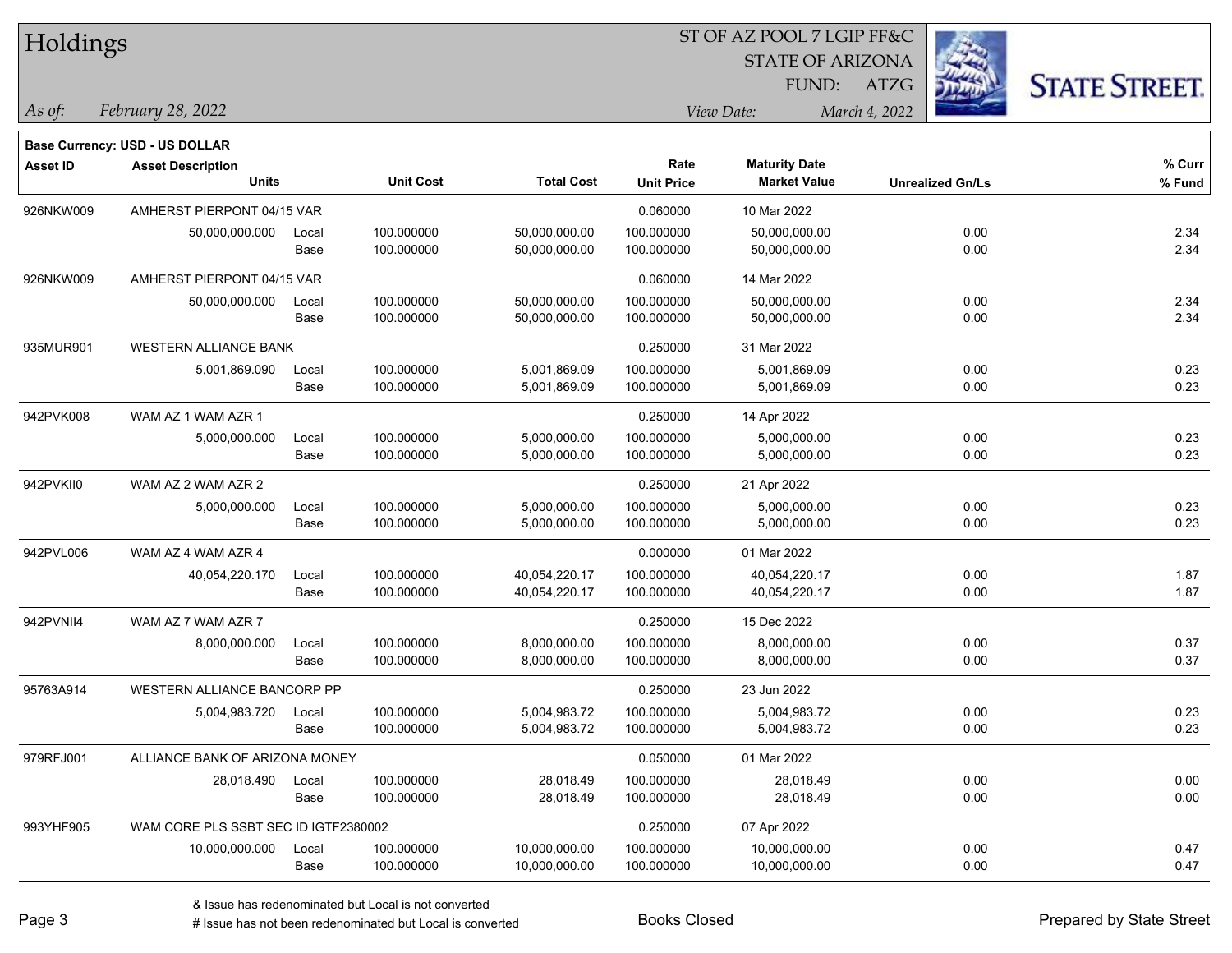| Holdings               |                                |               |                        |                                |                        | ST OF AZ POOL 7 LGIP FF&C      |                            |                      |
|------------------------|--------------------------------|---------------|------------------------|--------------------------------|------------------------|--------------------------------|----------------------------|----------------------|
|                        |                                |               |                        |                                |                        | <b>STATE OF ARIZONA</b>        |                            |                      |
|                        |                                |               |                        |                                |                        | FUND:                          | ATZG                       | <b>STATE STREET.</b> |
| As of:                 | February 28, 2022              |               |                        |                                |                        | View Date:                     | March 4, 2022              |                      |
|                        | Base Currency: USD - US DOLLAR |               |                        |                                |                        |                                |                            |                      |
| <b>Asset ID</b>        | <b>Asset Description</b>       |               |                        |                                | Rate                   | <b>Maturity Date</b>           |                            | % Curr               |
|                        | <b>Units</b>                   |               | <b>Unit Cost</b>       | <b>Total Cost</b>              | <b>Unit Price</b>      | <b>Market Value</b>            | <b>Unrealized Gn/Ls</b>    | % Fund               |
| <b>US DOLLAR Total</b> |                                |               |                        |                                |                        |                                |                            |                      |
|                        | 999,487,140.520                | Local         |                        | 999,456,388.25                 |                        | 999,456,388.25                 | 0.00                       | 46.73                |
|                        |                                | Base          |                        | 999,456,388.25                 |                        | 999,456,388.25                 | 0.00                       | 46.73                |
|                        | <b>CASH EQUIVALENT Total</b>   |               |                        |                                |                        |                                |                            |                      |
|                        | 999,487,140.520                | Base          |                        | 999,456,388.25                 |                        | 999,456,388.25                 | 0.00                       | 46.73                |
| <b>FIXED INCOME</b>    |                                |               |                        |                                |                        |                                |                            |                      |
| <b>US DOLLAR</b>       |                                |               |                        |                                |                        |                                | Exchange Rate:             | 1.000000             |
| 912796F38              | TREASURY BILL 03/22 0.00000    |               |                        |                                | 0.010000               | 24 Mar 2022                    |                            |                      |
|                        | 90,000,000.000                 | Local         | 99.996064              | 89,996,457.33                  | 99.996071              | 89,996,463.90                  | 6.57                       | 4.21                 |
|                        |                                | Base          | 99.996064              | 89,996,457.33                  | 99.996071              | 89,996,463.90                  | 6.57                       | 4.21                 |
| 912796G45              | TREASURY BILL 04/22 0.00000    |               |                        |                                |                        | 21 Apr 2022                    |                            |                      |
|                        | 30,000,000.000                 | Local<br>Base | 99.980733<br>99.980733 | 29,994,219.96<br>29,994,219.96 | 99.974122<br>99.974122 | 29,992,236.60<br>29,992,236.60 | $-1,983.36$<br>$-1,983.36$ | 1.40<br>1.40         |
|                        |                                |               |                        |                                |                        |                                |                            |                      |
| 912796H44              | TREASURY BILL 05/22 0.00000    |               |                        |                                | 0.010000               | 19 May 2022                    |                            |                      |
|                        | 30,000,000.000                 | Local<br>Base | 99.933142<br>99.933142 | 29,979,942.72<br>29,979,942.72 | 99.933801<br>99.933801 | 29,980,140.30<br>29,980,140.30 | 197.58<br>197.58           | 1.40<br>1.40         |
| 912796L98              | TREASURY BILL 03/22 0.00000    |               |                        |                                |                        | 03 Mar 2022                    |                            |                      |
|                        | 20,000,000.000                 | Local         | 99.999692              | 19,999,938.33                  | 99.999875              | 19,999,975.00                  | 36.67                      | 0.94                 |
|                        |                                | Base          | 99.999692              | 19,999,938.33                  | 99.999875              | 19,999,975.00                  | 36.67                      | 0.94                 |
| 912796M89              | TREASURY BILL 10/22 0.00000    |               |                        |                                | 0.010000               | 06 Oct 2022                    |                            |                      |
|                        | 10,000,000.000 Local           |               | 99.949509              | 9,994,950.85                   | 99.574167              | 9,957,416.70                   | $-37,534.15$               | 0.47                 |
|                        |                                | Base          | 99.949509              | 9,994,950.85                   | 99.574167              | 9,957,416.70                   | $-37,534.15$               | 0.47                 |
| 912796M97              | TREASURY BILL 03/22 0.00000    |               |                        |                                |                        | 10 Mar 2022                    |                            |                      |
|                        | 20,000,000.000                 | Local         | 99.998588              | 19,999,717.50                  | 99.999000              | 19,999,800.00                  | 82.50                      | 0.94                 |
|                        |                                | Base          | 99.998588              | 19,999,717.50                  | 99.999000              | 19,999,800.00                  | 82.50                      | 0.94                 |
| 912796N21              | TREASURY BILL 03/22 0.00000    |               |                        |                                |                        | 17 Mar 2022                    |                            |                      |
|                        | 20,000,000.000                 | Local         | 99.997311              | 19,999,462.22                  | 99.998778              | 19,999,755.60                  | 293.38                     | 0.94                 |
|                        |                                | Base          | 99.997311              | 19,999,462.22                  | 99.998778              | 19,999,755.60                  | 293.38                     | 0.94                 |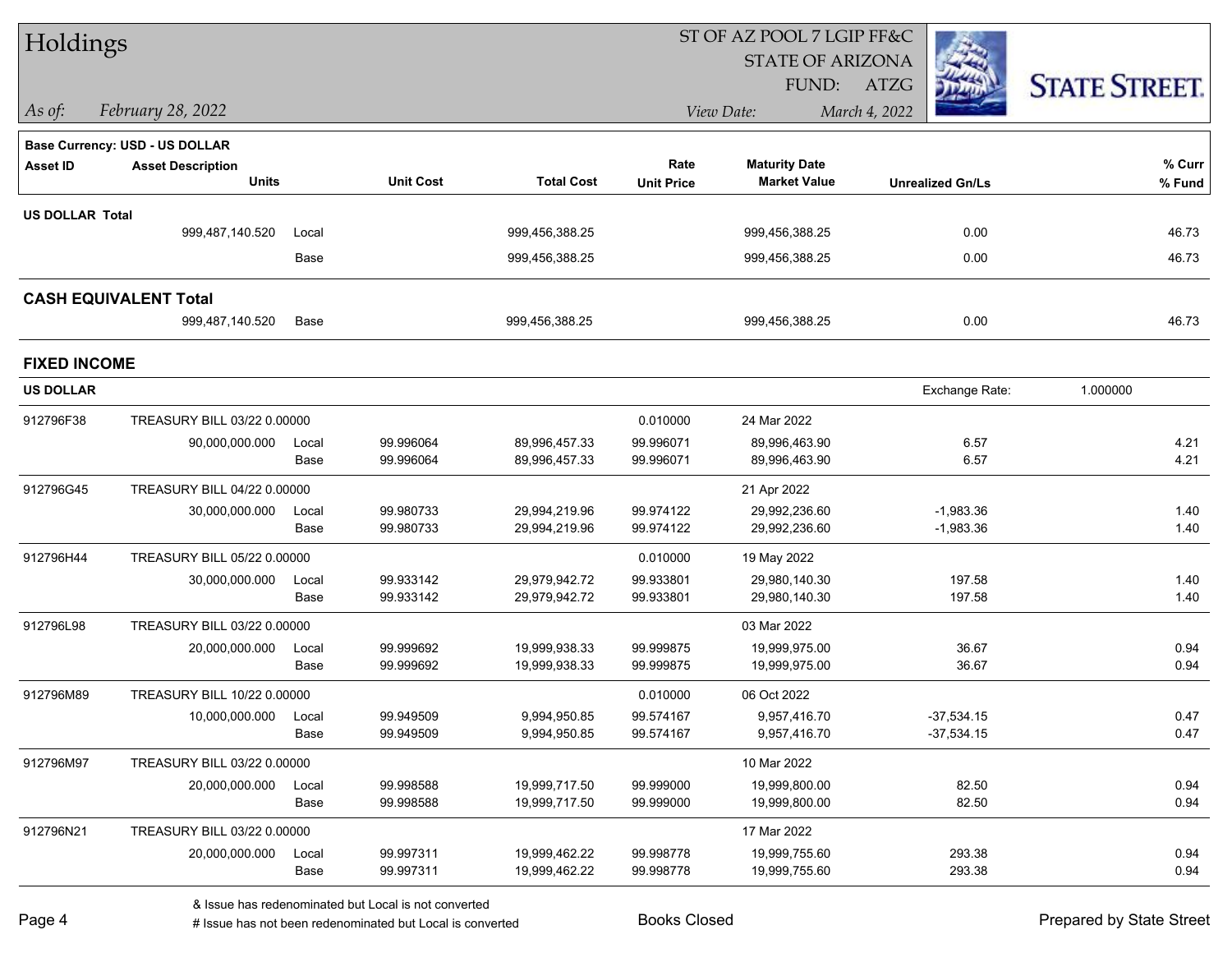| Holdings        |                                |       |                  |                   |                   | ST OF AZ POOL 7 LGIP FF&C |                         |                      |
|-----------------|--------------------------------|-------|------------------|-------------------|-------------------|---------------------------|-------------------------|----------------------|
|                 |                                |       |                  |                   |                   | <b>STATE OF ARIZONA</b>   |                         |                      |
|                 |                                |       |                  |                   |                   | FUND:                     | ATZG                    | <b>STATE STREET.</b> |
| As of:          | February 28, 2022              |       |                  |                   |                   | View Date:                | March 4, 2022           |                      |
|                 | Base Currency: USD - US DOLLAR |       |                  |                   |                   |                           |                         |                      |
| <b>Asset ID</b> | <b>Asset Description</b>       |       |                  |                   | Rate              | <b>Maturity Date</b>      |                         | % Curr               |
|                 | <b>Units</b>                   |       | <b>Unit Cost</b> | <b>Total Cost</b> | <b>Unit Price</b> | <b>Market Value</b>       | <b>Unrealized Gn/Ls</b> | % Fund               |
| 912796N39       | TREASURY BILL 03/22 0.00000    |       |                  |                   | 0.010000          | 31 Mar 2022               |                         |                      |
|                 | 50,000,000.000                 | Local | 99.993750        | 49,996,875.02     | 99.993729         | 49,996,864.50             | $-10.52$                | 2.34                 |
|                 |                                | Base  | 99.993750        | 49,996,875.02     | 99.993729         | 49,996,864.50             | $-10.52$                | 2.34                 |
| 912796N47       | TREASURY BILL 04/22 0.00000    |       |                  |                   | 0.010000          | 07 Apr 2022               |                         |                      |
|                 | 80,000,000.000                 | Local | 99.992099        | 79,993,679.09     | 99.989697         | 79,991,757.60             | $-1,921.49$             | 3.74                 |
|                 |                                | Base  | 99.992099        | 79,993,679.09     | 99.989697         | 79,991,757.60             | $-1,921.49$             | 3.74                 |
| 912796N54       | TREASURY BILL 11/21 0.00000    |       |                  |                   | 0.010000          | 09 Nov 2021               |                         |                      |
|                 | 0.000                          | Local | 0.000000         | $-0.09$           | 0.000000          | 0.00                      | 0.09                    | 0.00                 |
|                 |                                | Base  | 0.000000         | $-0.09$           | 0.000000          | 0.00                      | 0.09                    | 0.00                 |
| 912796N88       | TREASURY BILL 11/21 0.00000    |       |                  |                   |                   | 30 Nov 2021               |                         |                      |
|                 | 0.000                          | Local | 0.000000         | $-0.02$           | 0.000000          | 0.00                      | 0.02                    | 0.00                 |
|                 |                                | Base  | 0.000000         | $-0.02$           | 0.000000          | 0.00                      | 0.02                    | 0.00                 |
| 912796P29       | TREASURY BILL 04/22 0.00000    |       |                  |                   | 0.010000          | 14 Apr 2022               |                         |                      |
|                 | 60,000,000.000                 | Local | 99.985720        | 59,991,432.28     | 99.983194         | 59,989,916.40             | $-1,515.88$             | 2.81                 |
|                 |                                | Base  | 99.985720        | 59,991,432.28     | 99.983194         | 59,989,916.40             | $-1,515.88$             | 2.81                 |
| 912796P45       | TREASURY BILL 05/22 0.00000    |       |                  |                   | 0.010000          | 05 May 2022               |                         |                      |
|                 | 30,000,000.000                 | Local | 99.968054        | 29,990,416.11     | 99.950550         | 29,985,165.00             | $-5,251.11$             | 1.40                 |
|                 |                                | Base  | 99.968054        | 29,990,416.11     | 99.950550         | 29,985,165.00             | $-5,251.11$             | 1.40                 |
| 912796P86       | TREASURY BILL 12/21 0.00000    |       |                  |                   | 0.010000          | 28 Dec 2021               |                         |                      |
|                 | 0.000                          | Local | 0.000000         | $-0.08$           | 0.000000          | 0.00                      | 0.08                    | 0.00                 |
|                 |                                | Base  | 0.000000         | $-0.08$           | 0.000000          | 0.00                      | 0.08                    | 0.00                 |
| 912796Q28       | TREASURY BILL 05/22 0.00000    |       |                  |                   | 0.010000          | 12 May 2022               |                         |                      |
|                 | 40,000,000.000                 | Local | 99.946600        | 39,978,640.05     | 99.944700         | 39,977,880.00             | -760.05                 | 1.87                 |
|                 |                                | Base  | 99.946600        | 39,978,640.05     | 99.944700         | 39,977,880.00             | $-760.05$               | 1.87                 |
| 912796Q36       | TREASURY BILL 05/22 0.00000    |       |                  |                   | 0.010000          | 26 May 2022               |                         |                      |
|                 | 30,000,000.000                 | Local | 99.932474        | 29,979,742.26     | 99.919980         | 29,975,994.00             | $-3,748.26$             | 1.40                 |
|                 |                                | Base  | 99.932474        | 29,979,742.26     | 99.919980         | 29,975,994.00             | $-3,748.26$             | 1.40                 |
| 912796Q44       | TREASURY BILL 06/22 0.00000    |       |                  |                   | 0.010000          | 02 Jun 2022               |                         |                      |
|                 | 30,000,000.000                 | Local | 99.934523        | 29,980,357.02     | 99.912167         | 29,973,650.10             | $-6,706.92$             | 1.40                 |
|                 |                                | Base  | 99.934523        | 29,980,357.02     | 99.912167         | 29,973,650.10             | $-6,706.92$             | 1.40                 |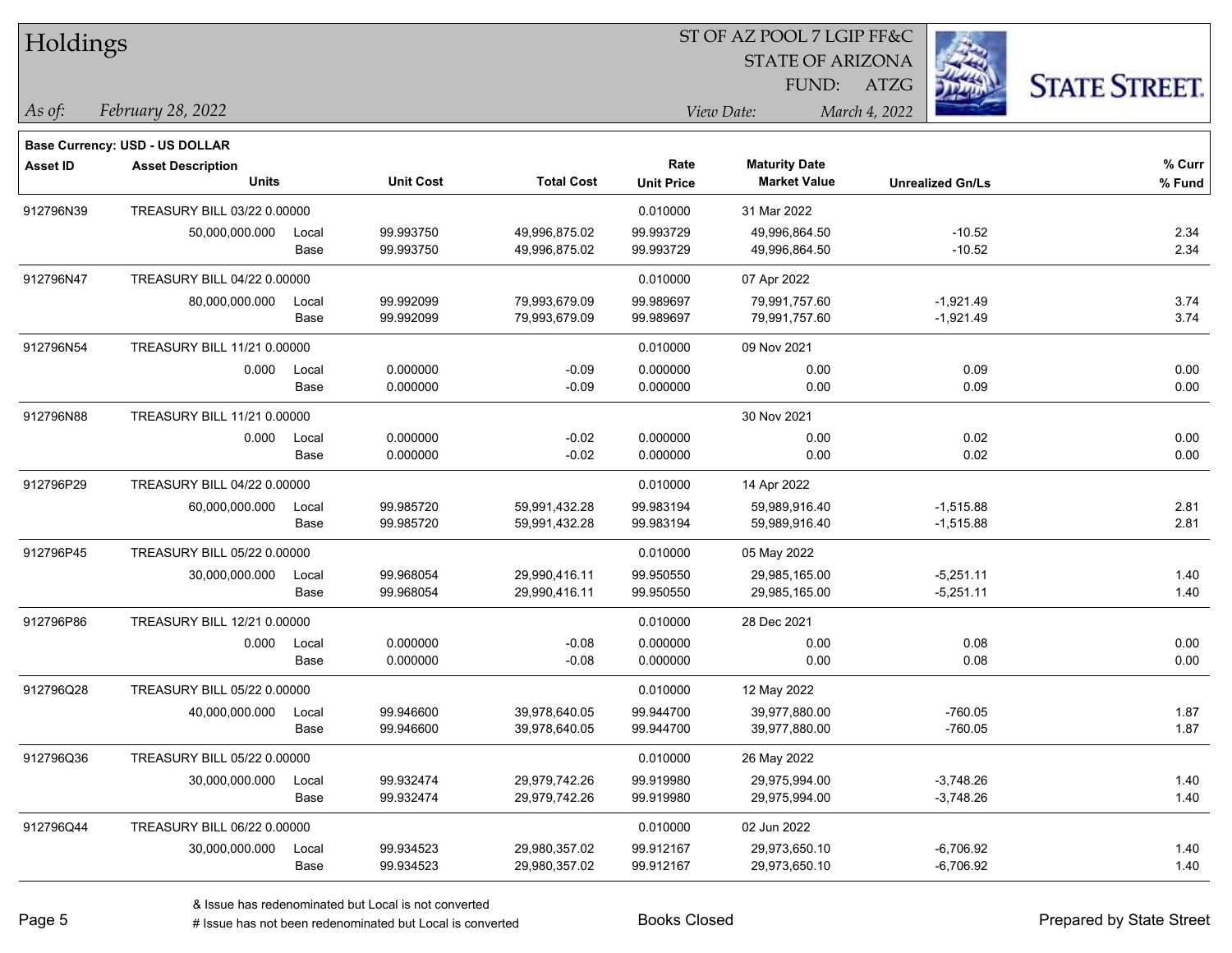| Holdings        |                                          |       |                  |                   |                           |                                             |                         |                      |
|-----------------|------------------------------------------|-------|------------------|-------------------|---------------------------|---------------------------------------------|-------------------------|----------------------|
|                 |                                          |       |                  |                   |                           | <b>STATE OF ARIZONA</b>                     |                         |                      |
|                 |                                          |       |                  |                   |                           | FUND:                                       | ATZG                    | <b>STATE STREET.</b> |
| As of:          | February 28, 2022                        |       |                  |                   |                           | View Date:                                  | March 4, 2022           |                      |
|                 |                                          |       |                  |                   |                           |                                             |                         |                      |
|                 | <b>Base Currency: USD - US DOLLAR</b>    |       |                  |                   |                           |                                             |                         |                      |
| <b>Asset ID</b> | <b>Asset Description</b><br><b>Units</b> |       | <b>Unit Cost</b> | <b>Total Cost</b> | Rate<br><b>Unit Price</b> | <b>Maturity Date</b><br><b>Market Value</b> | <b>Unrealized Gn/Ls</b> | % Curr<br>% Fund     |
| 912796Q51       | TREASURY BILL 01/22 0.00000              |       |                  |                   | 0.010000                  | 04 Jan 2022                                 |                         |                      |
|                 | 0.000                                    | Local | 0.000000         | $-0.04$           | 0.000000                  | 0.00                                        | 0.04                    | 0.00                 |
|                 |                                          | Base  | 0.000000         | $-0.04$           | 0.000000                  | 0.00                                        | 0.04                    | 0.00                 |
| 912796R50       | TREASURY BILL 06/22 0.00000              |       |                  |                   | 0.010000                  | 30 Jun 2022                                 |                         |                      |
|                 | 10,000,000.000                           | Local | 99.939836        | 9,993,983.64      | 99.836140                 | 9,983,614.00                                | $-10,369.64$            | 0.47                 |
|                 |                                          | Base  | 99.939836        | 9,993,983.64      | 99.836140                 | 9,983,614.00                                | $-10,369.64$            | 0.47                 |
| 912796S26       | TREASURY BILL 03/22 0.00000              |       |                  |                   | 0.010000                  | 01 Mar 2022                                 |                         |                      |
|                 | 60,000,000.000                           | Local | 100.000000       | 60,000,000.00     | 100.000000                | 60,000,000.00                               | 0.00                    | 2.81                 |
|                 |                                          | Base  | 100.000000       | 60,000,000.00     | 100.000000                | 60,000,000.00                               | 0.00                    | 2.81                 |
| 912796S75       | TREASURY BILL 03/22 0.00000              |       |                  |                   |                           | 08 Mar 2022                                 |                         |                      |
|                 | 30,000,000.000                           | Local | 99.999008        | 29,999,702.51     | 99.999465                 | 29,999,839.50                               | 136.99                  | 1.40                 |
|                 |                                          | Base  | 99.999008        | 29,999,702.51     | 99.999465                 | 29,999,839.50                               | 136.99                  | 1.40                 |
| 912796T25       | TREASURY BILL 03/22 0.00000              |       |                  |                   | 0.010000                  | 29 Mar 2022                                 |                         |                      |
|                 | 80,000,000.000                           | Local | 99.992630        | 79,994,104.37     | 99.995333                 | 79,996,266.40                               | 2,162.03                | 3.74                 |
|                 |                                          | Base  | 99.992630        | 79,994,104.37     | 99.995333                 | 79,996,266.40                               | 2,162.03                | 3.74                 |
| 912796T74       | TREASURY BILL 04/22 0.00000              |       |                  |                   | 0.010000                  | 05 Apr 2022                                 |                         |                      |
|                 | 50,000,000.000                           | Local | 99.990241        | 49,995,120.43     | 99.989767                 | 49,994,883.50                               | $-236.93$               | 2.34                 |
|                 |                                          | Base  | 99.990241        | 49,995,120.43     | 99.989767                 | 49,994,883.50                               | $-236.93$               | 2.34                 |
| 912796T82       | TREASURY BILL 04/22 0.00000              |       |                  |                   | 0.010000                  | 12 Apr 2022                                 |                         |                      |
|                 | 50,000,000.000                           | Local | 99.983891        | 49,991,945.35     | 99.986146                 | 49,993,073.00                               | 1,127.65                | 2.34                 |
|                 |                                          | Base  | 99.983891        | 49,991,945.35     | 99.986146                 | 49,993,073.00                               | 1,127.65                | 2.34                 |
| 912796T90       | TREASURY BILL 04/22 0.00000              |       |                  |                   |                           | 19 Apr 2022                                 |                         |                      |
|                 | 10,000,000.000                           | Local | 99.988839        | 9,998,883.89      | 99.979924                 | 9,997,992.40                                | $-891.49$               | 0.47                 |
|                 |                                          | Base  | 99.988839        | 9,998,883.89      | 99.979924                 | 9,997,992.40                                | $-891.49$               | 0.47                 |
| 912796U23       | TREASURY BILL 04/22 0.00000              |       |                  |                   |                           | 26 Apr 2022                                 |                         |                      |
|                 | 30,000,000.000                           | Local | 99.970180        | 29,991,054.09     | 99.970444                 | 29,991,133.20                               | 79.11                   | 1.40                 |
|                 |                                          | Base  | 99.970180        | 29,991,054.09     | 99.970444                 | 29,991,133.20                               | 79.11                   | 1.40                 |
| 912796U72       | CASH MGMT BILL 05/22 0.00000             |       |                  |                   |                           | 03 May 2022                                 |                         |                      |
|                 | 10,000,000.000                           | Local | 99.981188        | 9,998,118.75      | 99.958000                 | 9,995,800.00                                | $-2,318.75$             | 0.47                 |
|                 |                                          | Base  | 99.981188        | 9,998,118.75      | 99.958000                 | 9,995,800.00                                | $-2,318.75$             | 0.47                 |

# Issue has not been redenominated but Local is converted Books Closed Prepared by State Street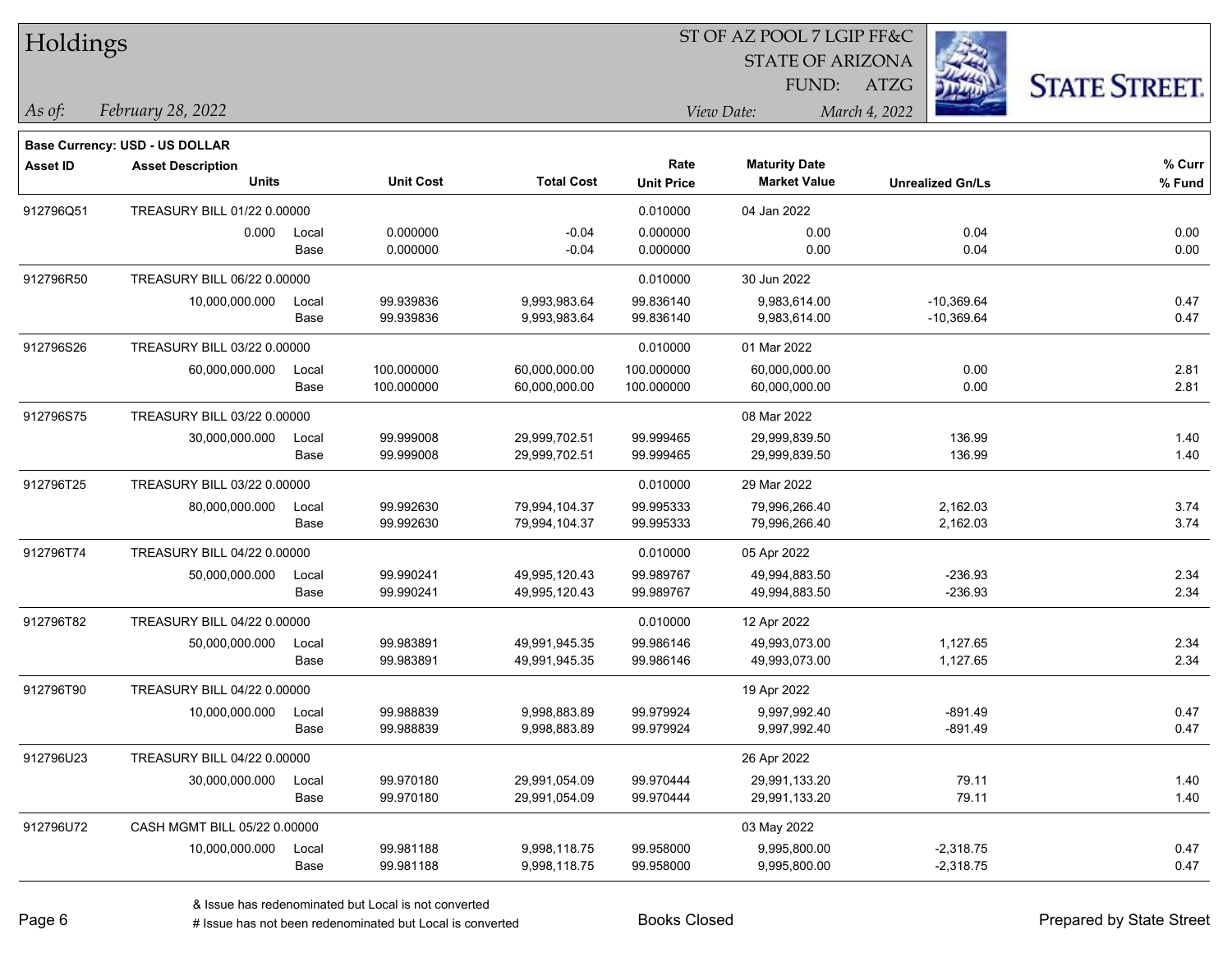| Holdings  |                                          |               |                        |                              |                        | 51 OF AZ POOL 7 LGIP FF&C                   |                            |                     |
|-----------|------------------------------------------|---------------|------------------------|------------------------------|------------------------|---------------------------------------------|----------------------------|---------------------|
|           |                                          |               |                        |                              |                        | <b>STATE OF ARIZONA</b>                     |                            |                     |
|           |                                          |               |                        |                              |                        | FUND: ATZG                                  |                            | <b>STATE STREET</b> |
| As of:    | February 28, 2022                        |               |                        |                              |                        | View Date:                                  | March 4, 2022              |                     |
|           |                                          |               |                        |                              |                        |                                             |                            |                     |
|           | <b>Base Currency: USD - US DOLLAR</b>    |               |                        |                              | Rate                   |                                             |                            | % Curr              |
| Asset ID  | <b>Asset Description</b><br><b>Units</b> |               | <b>Unit Cost</b>       | <b>Total Cost</b>            | <b>Unit Price</b>      | <b>Maturity Date</b><br><b>Market Value</b> | <b>Unrealized Gn/Ls</b>    | % Fund              |
|           |                                          |               |                        |                              |                        |                                             |                            |                     |
| 912796U80 | CASH MGMT BILL 05/22 0.00000             |               |                        |                              |                        | 10 May 2022                                 |                            |                     |
|           | 10,000,000.000                           | Local<br>Base | 99.971320<br>99.971320 | 9,997,131.95<br>9,997,131.95 | 99.950417<br>99.950417 | 9,995,041.70<br>9,995,041.70                | $-2,090.25$<br>$-2,090.25$ | 0.47<br>0.47        |
|           |                                          |               |                        |                              |                        |                                             |                            |                     |
| 912796V22 | CASH MGMT BILL 05/22 0.00000             |               |                        |                              |                        | 24 May 2022                                 |                            |                     |
|           | 20,000,000.000                           | Local         | 99.938167              | 19,987,633.33                | 99.927317              | 19,985,463.40                               | $-2,169.93$                | 0.93                |
|           |                                          | Base          | 99.938167              | 19,987,633.33                | 99.927317              | 19,985,463.40                               | $-2,169.93$                | 0.93                |
| 912796V30 | CASH MGMT BILL 05/22 0.00000             |               |                        |                              |                        | 31 May 2022                                 |                            |                     |
|           | 20,000,000.000                           | Local         | 99.925431              | 19,985,086.11                | 99.911528              | 19,982,305.60                               | $-2,780.51$                | 0.93                |
|           |                                          | Base          | 99.925431              | 19,985,086.11                | 99.911528              | 19,982,305.60                               | $-2,780.51$                | 0.93                |
| 912796V89 | CASH MGMT BILL 06/22 0.00000             |               |                        |                              |                        | 07 Jun 2022                                 |                            |                     |
|           | 20,000,000.000                           | Local         | 99.909486              | 19,981,897.23                | 99.894106              | 19,978,821.20                               | $-3,076.03$                | 0.93                |
|           |                                          | Base          | 99.909486              | 19,981,897.23                | 99.894106              | 19,978,821.20                               | $-3,076.03$                | 0.93                |
| 912796V97 | CASH MGMT BILL 06/22 0.00000             |               |                        |                              |                        | 14 Jun 2022                                 |                            |                     |
|           | 10,000,000.000                           | Local         | 99.874583              | 9,987,458.33                 | 99.870208              | 9,987,020.80                                | $-437.53$                  | 0.47                |
|           |                                          | Base          | 99.874583              | 9,987,458.33                 | 99.870208              | 9,987,020.80                                | $-437.53$                  | 0.47                |
| 912796Y94 | CASH MGMT BILL 12/21 0.00000             |               |                        |                              |                        | 31 Dec 2021                                 |                            |                     |
|           | 0.000                                    | Local         | 0.000000               | $-0.14$                      | 0.000000               | 0.00                                        | 0.14                       | 0.00                |
|           |                                          | Base          | 0.000000               | $-0.14$                      | 0.000000               | 0.00                                        | 0.14                       | 0.00                |
| 912796ZC6 | CASH MGMT BILL 11/21 0.00000             |               |                        |                              | 0.010000               | 01 Nov 2021                                 |                            |                     |
|           | 0.000                                    | Local         | 0.000000               | $-0.18$                      | 0.000000               | 0.00                                        | 0.18                       | 0.00                |
|           |                                          | Base          | 0.000000               | $-0.18$                      | 0.000000               | 0.00                                        | 0.18                       | 0.00                |
| 912828W89 | US TREASURY N/B 03/22 1.875              |               |                        |                              | 1.875000               | 31 Mar 2022                                 |                            |                     |
|           | 10,000,000.000                           | Local         | 100.147744             | 10,014,774.36                | 100.139228             | 10,013,922.80                               | $-851.56$                  | 0.47                |
|           |                                          | Base          | 100.147744             | 10,014,774.36                | 100.139228             | 10,013,922.80                               | -851.56                    | 0.47                |
| 912828WZ9 | US TREASURY N/B 04/22 1.75               |               |                        |                              | 1.750000               | 30 Apr 2022                                 |                            |                     |
|           | 10,000,000.000                           | Local         | 100.279852             | 10,027,985.16                | 100.233575             | 10,023,357.50                               | $-4,627.66$                | 0.47                |
|           |                                          | Base          | 100.279852             | 10,027,985.16                | 100.233575             | 10,023,357.50                               | -4,627.66                  | 0.47                |
| 912828ZR4 | US TREASURY N/B 05/22 0.125              |               |                        |                              | 0.125000               | 31 May 2022                                 |                            |                     |
|           | 10,000,000.000                           | Local         | 100.009030             | 10,000,903.04                | 99.913315              | 9,991,331.50                                | $-9,571.54$                | 0.47                |
|           |                                          | Base          | 100.009030             | 10,000,903.04                | 99.913315              | 9,991,331.50                                | $-9,571.54$                | 0.47                |

 $ST$  OF AZ POOL 7 LCIP FF&C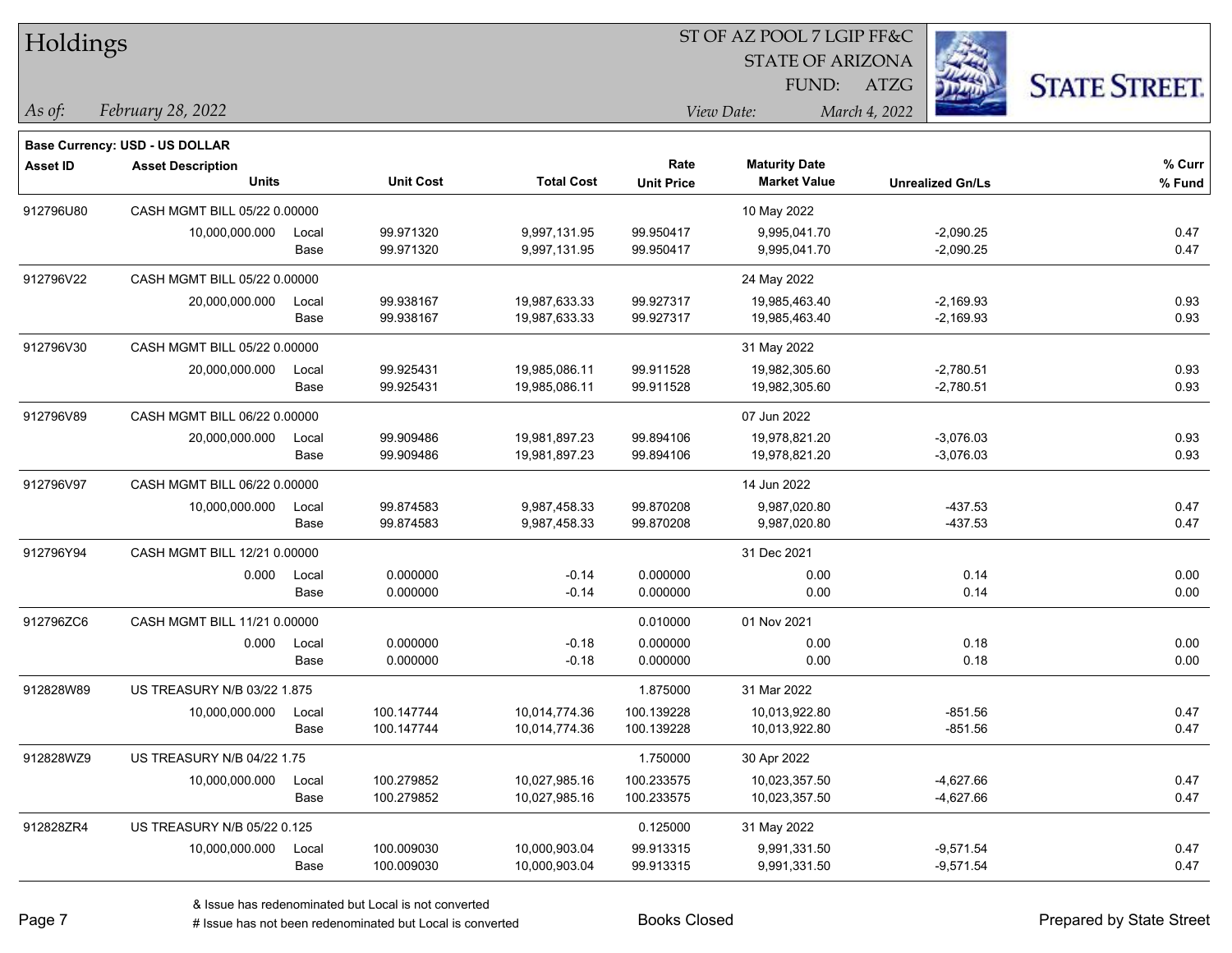| Holdings        |                                |       |                  |                   |                   |                         |                         |                      |
|-----------------|--------------------------------|-------|------------------|-------------------|-------------------|-------------------------|-------------------------|----------------------|
|                 |                                |       |                  |                   |                   | <b>STATE OF ARIZONA</b> |                         |                      |
|                 |                                |       |                  |                   |                   | FUND:                   | ATZG                    | <b>STATE STREET.</b> |
| As of:          | February 28, 2022              |       |                  |                   |                   | View Date:              | March 4, 2022           |                      |
|                 | Base Currency: USD - US DOLLAR |       |                  |                   |                   |                         |                         |                      |
| <b>Asset ID</b> | <b>Asset Description</b>       |       |                  |                   | Rate              | <b>Maturity Date</b>    |                         | % Curr               |
|                 | <b>Units</b>                   |       | <b>Unit Cost</b> | <b>Total Cost</b> | <b>Unit Price</b> | <b>Market Value</b>     | <b>Unrealized Gn/Ls</b> | % Fund               |
| 912828ZX1       | US TREASURY N/B 06/22 0.125    |       |                  |                   | 0.125000          | 30 Jun 2022             |                         |                      |
|                 | 20,000,000.000                 | Local | 100.010717       | 20,002,143.46     | 99.868163         | 19,973,632.60           | $-28,510.86$            | 0.93                 |
|                 |                                | Base  | 100.010717       | 20,002,143.46     | 99.868163         | 19,973,632.60           | $-28,510.86$            | 0.93                 |
| 91282CAA9       | US TREASURY FRN 07/22 VAR      |       |                  |                   | 0.435365          | 31 Jul 2022             |                         |                      |
|                 | 5,000,000.000                  | Local | 99.997891        | 4,999,894.57      | 100.027547        | 5,001,377.35            | 1,482.78                | 0.23                 |
|                 |                                | Base  | 99.997891        | 4,999,894.57      | 100.027547        | 5,001,377.35            | 1,482.78                | 0.23                 |
| 91282CAC5       | US TREASURY N/B 07/22 0.125    |       |                  |                   | 0.125000          | 31 Jul 2022             |                         |                      |
|                 | 10,000,000.000                 | Local | 100.008806       | 10,000,880.57     | 99.800781         | 9,980,078.10            | $-20,802.47$            | 0.47                 |
|                 |                                | Base  | 100.008806       | 10,000,880.57     | 99.800781         | 9,980,078.10            | $-20,802.47$            | 0.47                 |
| 91282CAG6       | US TREASURY N/B 08/22 0.125    |       |                  |                   | 0.125000          | 31 Aug 2022             |                         |                      |
|                 | 20,000,000.000                 | Local | 100.009489       | 20,001,897.72     | 99.722656         | 19,944,531.20           | $-57,366.52$            | 0.93                 |
|                 |                                | Base  | 100.009489       | 20,001,897.72     | 99.722656         | 19,944,531.20           | $-57,366.52$            | 0.93                 |
| 91282CAN1       | US TREASURY N/B 09/22 0.125    |       |                  |                   | 0.125000          | 30 Sep 2022             |                         |                      |
|                 | 20,000,000.000                 | Local | 100.007984       | 20,001,596.83     | 99.640625         | 19,928,125.00           | $-73,471.83$            | 0.93                 |
|                 |                                | Base  | 100.007984       | 20,001,596.83     | 99.640625         | 19,928,125.00           | -73,471.83              | 0.93                 |
| 91282CAR2       | US TREASURY N/B 10/22 0.125    |       |                  |                   | 0.125000          | 31 Oct 2022             |                         |                      |
|                 | 20,000,000.000                 | Local | 99.984541        | 19,996,908.13     | 99.562500         | 19,912,500.00           | $-84,408.13$            | 0.93                 |
|                 |                                | Base  | 99.984541        | 19,996,908.13     | 99.562500         | 19,912,500.00           | -84,408.13              | 0.93                 |
| 91282CAS0       | US TREASURY FRN 10/22 VAR      |       |                  |                   | 0.435365          | 31 Oct 2022             |                         |                      |
|                 | 5,000,000.000                  | Local | 100.000676       | 5,000,033.79      | 100.023905        | 5,001,195.25            | 1,161.46                | 0.23                 |
|                 |                                | Base  | 100.000676       | 5,000,033.79      | 100.023905        | 5,001,195.25            | 1,161.46                | 0.23                 |
| 91282CAX9       | US TREASURY N/B 11/22 0.125    |       |                  |                   | 0.125000          | 30 Nov 2022             |                         |                      |
|                 | 20,000,000.000                 | Local | 99.990886        | 19,998,177.23     | 99.425781         | 19,885,156.20           | $-113,021.03$           | 0.93                 |
|                 |                                | Base  | 99.990886        | 19,998,177.23     | 99.425781         | 19,885,156.20           | $-113,021.03$           | 0.93                 |
| 91282CBD2       | US TREASURY N/B 12/22 0.125    |       |                  |                   | 0.125000          | 31 Dec 2022             |                         |                      |
|                 | 25,000,000.000                 | Local | 99.975010        | 24,993,752.40     | 99.296875         | 24,824,218.75           | -169,533.65             | 1.16                 |
|                 |                                | Base  | 99.975010        | 24,993,752.40     | 99.296875         | 24,824,218.75           | $-169,533.65$           | 1.16                 |
| 91282CDE8       | US TREASURY FRN 10/23 VAR      |       |                  |                   | 0.415365          | 31 Oct 2023             |                         |                      |
|                 | 10,000,000.000                 | Local | 99.922422        | 9,992,242.19      | 100.180532        | 10,018,053.20           | 25,811.01               | 0.47                 |
|                 |                                | Base  | 99.922422        | 9,992,242.19      | 100.180532        | 10,018,053.20           | 25,811.01               | 0.47                 |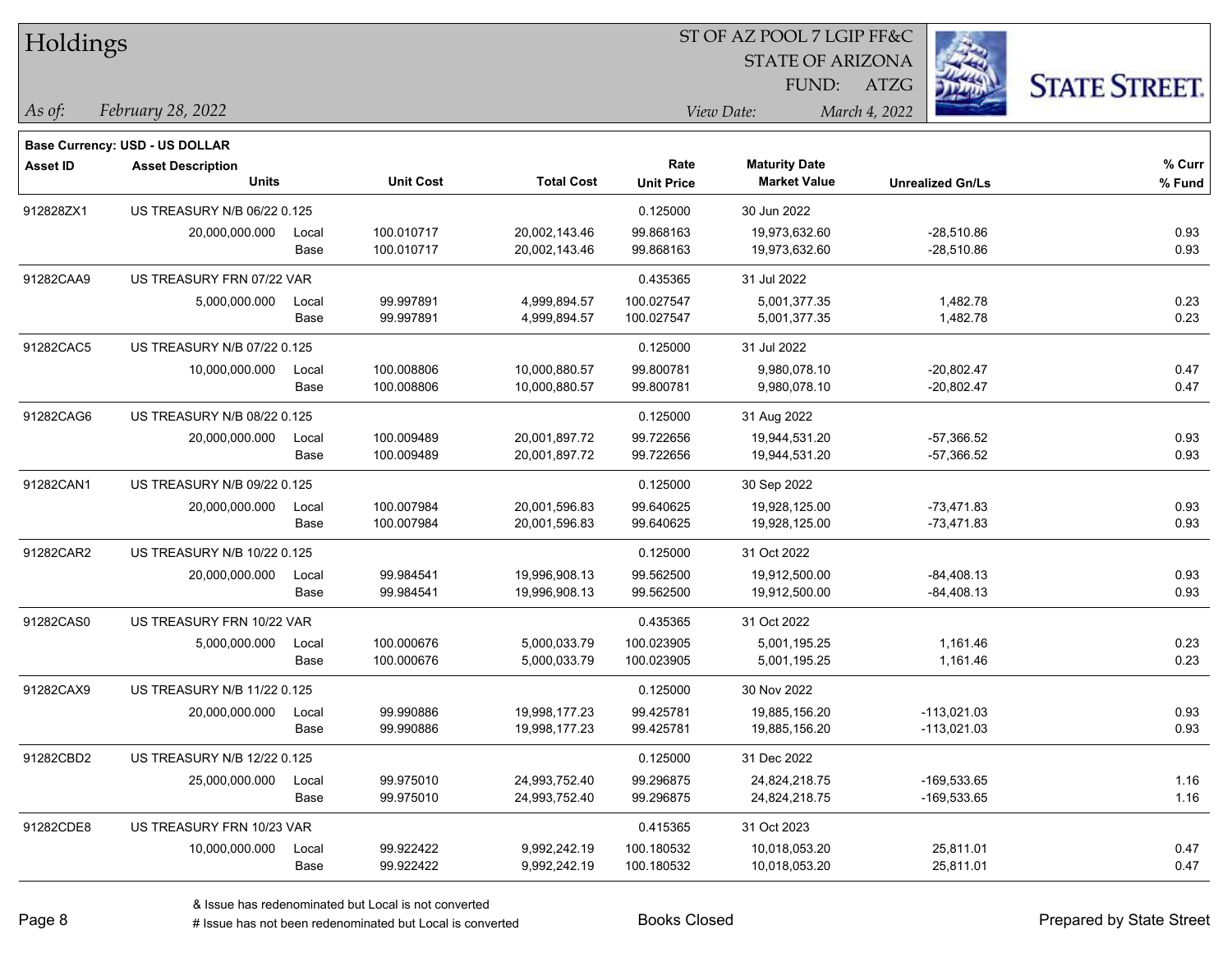| Holdings               |                                |       |                  |                   |                   | ST OF AZ POOL 7 LGIP FF&C |               |                         |                      |
|------------------------|--------------------------------|-------|------------------|-------------------|-------------------|---------------------------|---------------|-------------------------|----------------------|
|                        |                                |       |                  |                   |                   | <b>STATE OF ARIZONA</b>   |               |                         |                      |
|                        |                                |       |                  |                   |                   | FUND:                     | <b>ATZG</b>   |                         | <b>STATE STREET.</b> |
| $\vert$ As of:         | February 28, 2022              |       |                  |                   |                   | View Date:                | March 4, 2022 |                         |                      |
|                        | Base Currency: USD - US DOLLAR |       |                  |                   |                   |                           |               |                         |                      |
| Asset ID               | <b>Asset Description</b>       |       |                  |                   | Rate              | <b>Maturity Date</b>      |               |                         | % Curr               |
|                        | <b>Units</b>                   |       | <b>Unit Cost</b> | <b>Total Cost</b> | <b>Unit Price</b> | <b>Market Value</b>       |               | <b>Unrealized Gn/Ls</b> | % Fund               |
| 91282CDU2              | US TREASURY FRN 01/24 VAR      |       |                  |                   | 0.365365          | 31 Jan 2024               |               |                         |                      |
|                        | 5,000,000.000                  | Local | 100.017484       | 5,000,874.22      | 100.069599        | 5,003,479.95              |               | 2,605.73                | 0.23                 |
|                        |                                | Base  | 100.017484       | 5,000,874.22      | 100.069599        | 5,003,479.95              |               | 2,605.73                | 0.23                 |
| <b>US DOLLAR Total</b> |                                |       |                  |                   |                   |                           |               |                         |                      |
|                        | 1,140,000,000.000              | Local |                  | 1,139,810,013.84  |                   | 1,139,199,229.80          |               | $-610,784.04$           | 53.27                |
|                        |                                | Base  |                  | 1,139,810,013.84  |                   | 1,139,199,229.80          |               | $-610,784.04$           | 53.27                |
|                        | <b>FIXED INCOME Total</b>      |       |                  |                   |                   |                           |               |                         |                      |
|                        | 1,140,000,000.000              | Base  |                  | 1,139,810,013.84  |                   | 1,139,199,229.80          |               | $-610,784.04$           | 53.27                |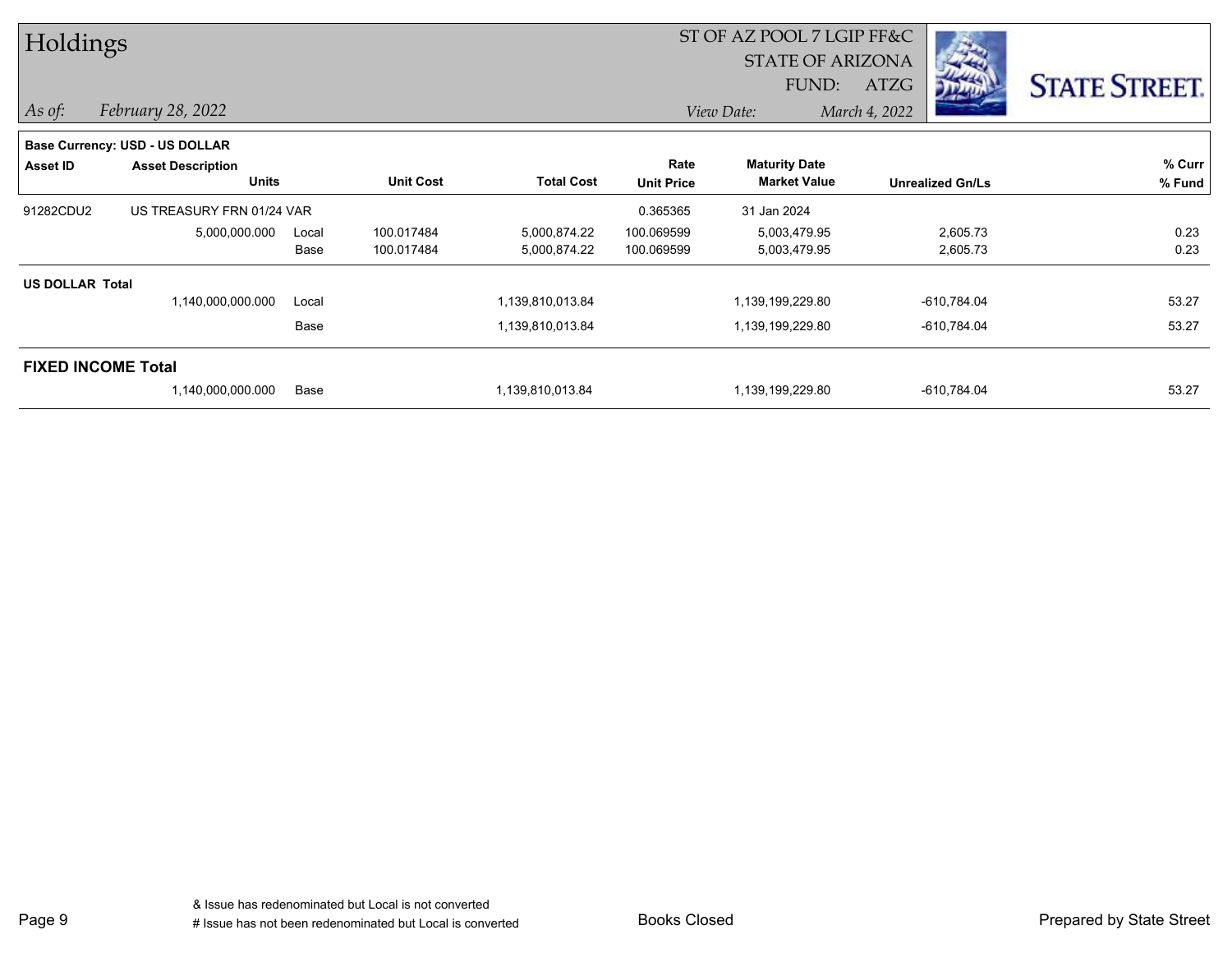| Holdings          |                                          |                  |                   |                           | ST OF AZ POOL 7 LGIP FF&C<br><b>STATE OF ARIZONA</b><br>FUND: | ATZG                    | <b>STATE STREET.</b> |
|-------------------|------------------------------------------|------------------|-------------------|---------------------------|---------------------------------------------------------------|-------------------------|----------------------|
| $\vert$ As of:    | <i>February 28, 2022</i>                 |                  |                   |                           | View Date:                                                    | March 4, 2022           |                      |
|                   | <b>Base Currency: USD - US DOLLAR</b>    |                  |                   |                           |                                                               |                         |                      |
| Asset ID          | <b>Asset Description</b><br><b>Units</b> | <b>Unit Cost</b> | <b>Total Cost</b> | Rate<br><b>Unit Price</b> | <b>Maturity Date</b><br><b>Market Value</b>                   | <b>Unrealized Gn/Ls</b> | % Curr<br>% Fund     |
|                   |                                          |                  |                   |                           |                                                               |                         |                      |
| <b>FUND Total</b> |                                          |                  |                   |                           |                                                               |                         |                      |
|                   | 2,139,482,959.710                        | Base             | 2.139.262.221.28  |                           | 2,138,651,437.24                                              | -610.784.04             | 100.00               |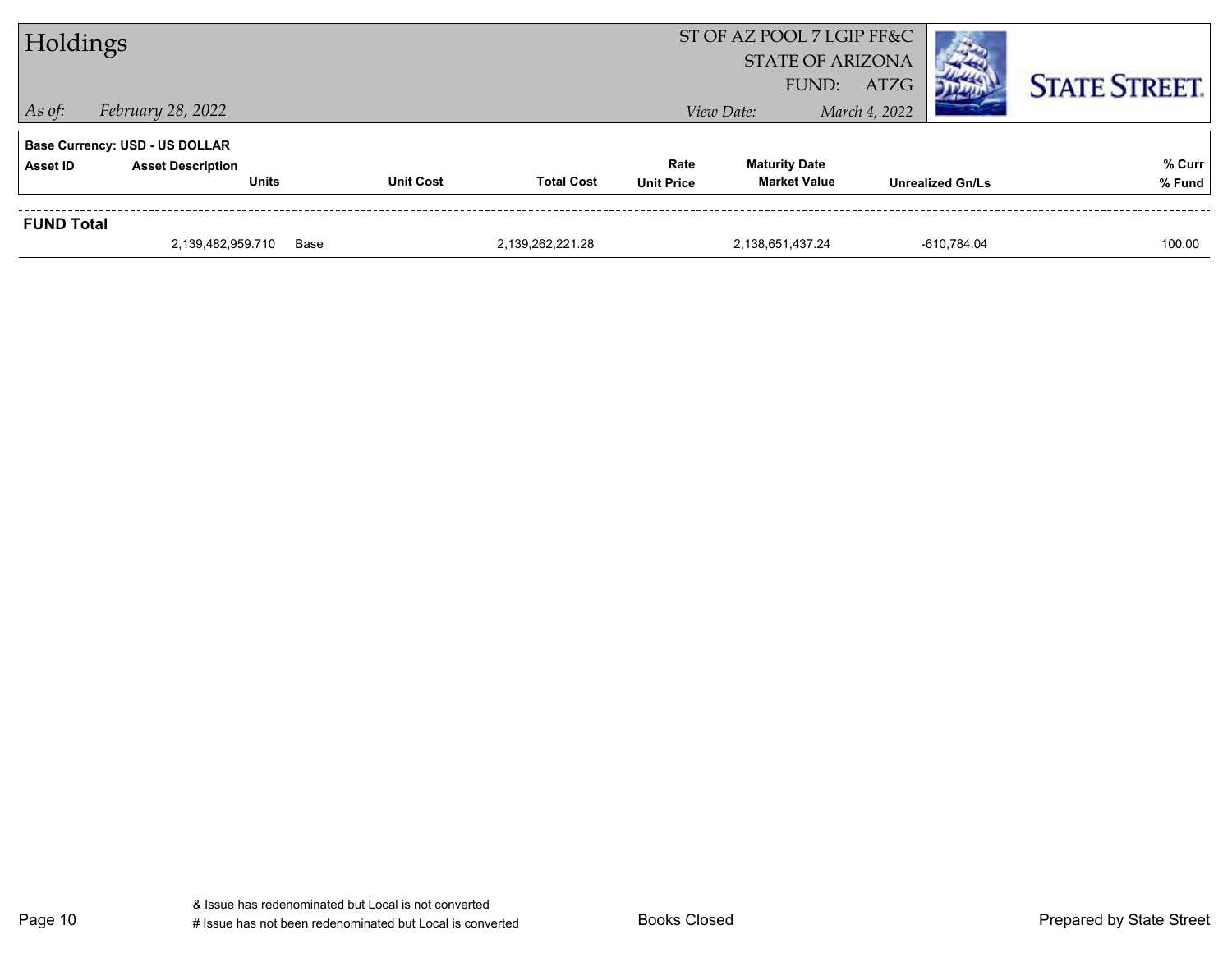## Holdings

## Currency Summary

*As of: February 28, 2022*

## ST OF AZ POOL 7 LGIP FF&C

STATE OF ARIZONA

FUND: ATZG



*View Date:March 4, 2022*

| Dase Currency: USD - US DULLAR |                   |       |                   |                     | % Currency |                         |                          |                           |
|--------------------------------|-------------------|-------|-------------------|---------------------|------------|-------------------------|--------------------------|---------------------------|
|                                | <b>Units</b>      |       | <b>Total Cost</b> | <b>Market Value</b> | % Fund     | <b>Unreal Sec Gn/Ls</b> | <b>Unreal Curr Gn/Ls</b> | <b>Total Unreal Gn/Ls</b> |
| <b>US DOLLAR</b>               |                   |       |                   |                     |            |                         | Exchange Rate:           | 1.000000                  |
| <b>CASH</b>                    |                   |       |                   |                     |            |                         |                          |                           |
|                                | $-4,180.810$      | Local | $-4,180.81$       | $-4,180.81$         | 0.00       | 0.00                    |                          | 0.00                      |
|                                |                   | Base  | $-4,180.81$       | $-4,180.81$         | 0.00       | 0.00                    | 0.00                     | 0.00                      |
| <b>CASH EQUIVALENT</b>         |                   |       |                   |                     |            |                         |                          |                           |
|                                | 999,487,140.520   | Local | 999,456,388.25    | 999,456,388.25      | 46.73      | 0.00                    |                          | 0.00                      |
|                                |                   | Base  | 999,456,388.25    | 999,456,388.25      | 46.73      | 0.00                    | 0.00                     | 0.00                      |
| <b>FIXED INCOME</b>            |                   |       |                   |                     |            |                         |                          |                           |
|                                | 1,140,000,000.000 | Local | 1,139,810,013.84  | 1,139,199,229.80    | 53.27      | $-610,784.04$           |                          | $-610,784.04$             |
|                                |                   | Base  | 1,139,810,013.84  | 1,139,199,229.80    | 53.27      | $-610,784.04$           | 0.00                     | $-610,784.04$             |
| <b>US DOLLAR Total</b>         |                   |       |                   |                     |            |                         |                          |                           |
|                                | 2,139,482,959.710 | Local | 2,139,262,221.28  | 2,138,651,437.24    | 100.00     | $-610,784.04$           |                          | $-610,784.04$             |
|                                |                   | Base  | 2,139,262,221.28  | 2,138,651,437.24    | 100.00     | $-610,784.04$           | 0.00                     | $-610,784.04$             |
| <b>FUND Total</b>              |                   |       |                   |                     |            |                         |                          |                           |
|                                | 2,139,482,959.710 | Base  | 2,139,262,221.28  | 2,138,651,437.24    | 100.00     | $-610,784.04$           | 0.00                     | $-610,784.04$             |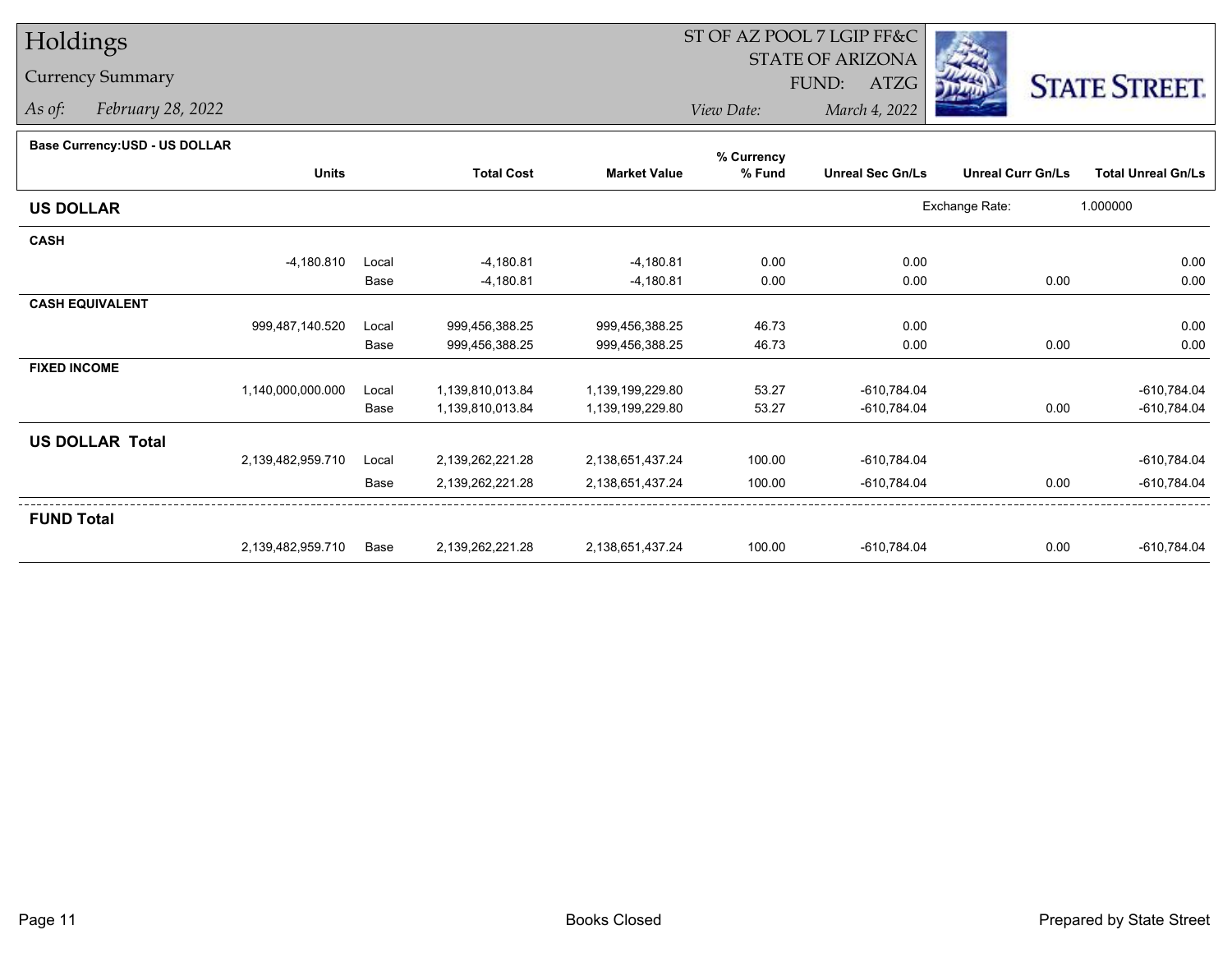| Holdings             |                                       |                   |                     | ST OF AZ POOL 7 LGIP FF&C |                                          |                          |                           |
|----------------------|---------------------------------------|-------------------|---------------------|---------------------------|------------------------------------------|--------------------------|---------------------------|
| <b>Asset Summary</b> |                                       |                   |                     |                           | <b>STATE OF ARIZONA</b><br>FUND:<br>ATZG |                          | <b>STATE STREET.</b>      |
| As of:               | February 28, 2022                     |                   |                     | View Date:                | March 4, 2022                            |                          |                           |
|                      | <b>Base Currency: USD - US DOLLAR</b> |                   |                     |                           |                                          |                          |                           |
|                      | <b>Units</b>                          | <b>Total Cost</b> | <b>Market Value</b> | % Fund                    | <b>Unreal Sec Gn/Ls</b>                  | <b>Unreal Curr Gn/Ls</b> | <b>Total Unreal Gn/Ls</b> |
| <b>CASH</b>          |                                       |                   |                     |                           |                                          |                          |                           |
| <b>US DOLLAR</b>     |                                       |                   |                     |                           |                                          |                          |                           |
|                      | $-4,180.810$                          | $-4,180.81$       | $-4,180.81$         | 0.00                      | 0.00                                     | 0.00                     | 0.00                      |
| <b>CASH Total</b>    | $-4,180.810$                          | $-4,180.81$       | $-4,180.81$         | 0.00                      | 0.00                                     | 0.00                     | 0.00                      |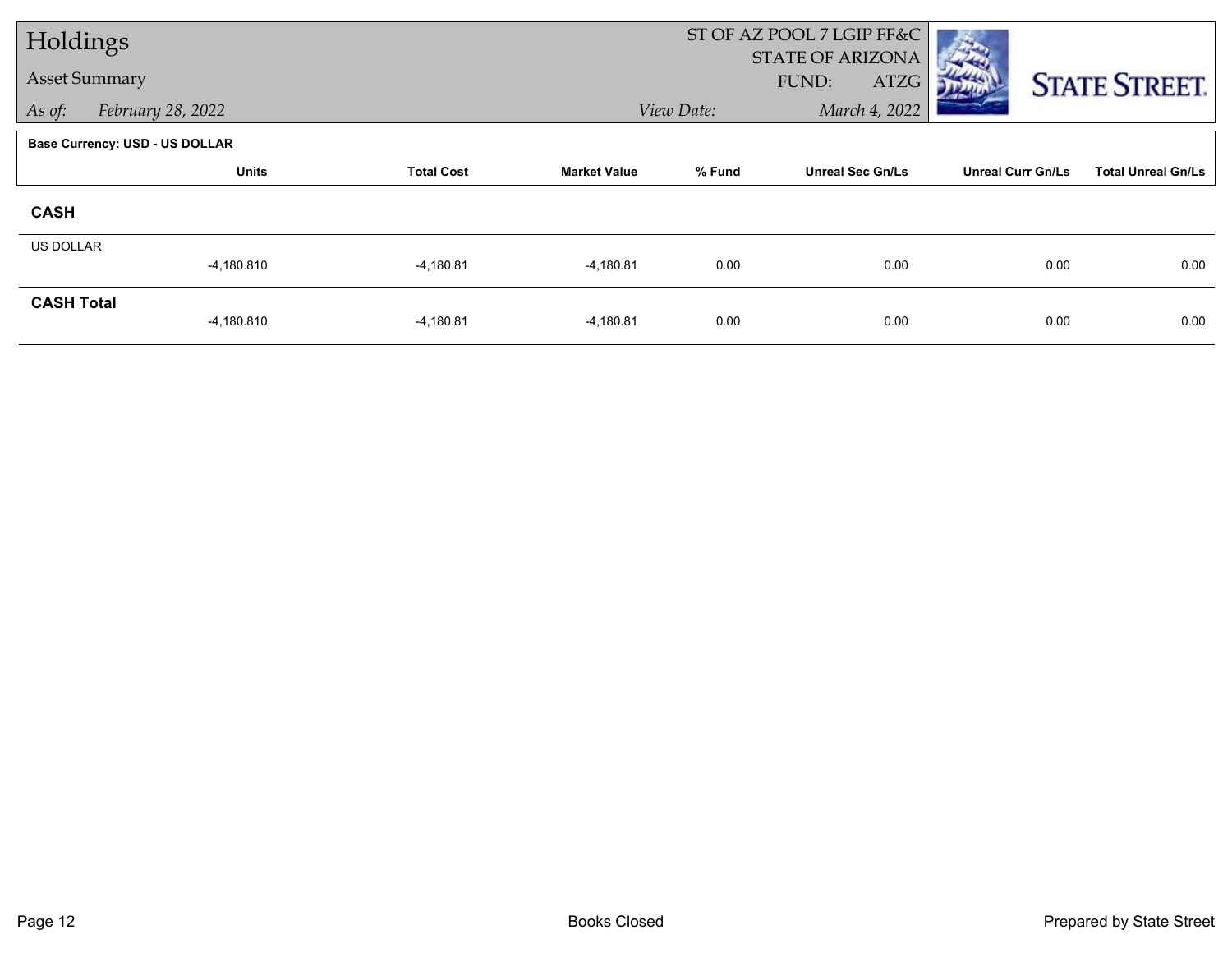| Holdings             |                                |                   | ST OF AZ POOL 7 LGIP FF&C |                             |                         |                          |                           |
|----------------------|--------------------------------|-------------------|---------------------------|-----------------------------|-------------------------|--------------------------|---------------------------|
| <b>Asset Summary</b> |                                |                   |                           |                             | <b>STATE OF ARIZONA</b> |                          |                           |
|                      |                                |                   |                           |                             | FUND:<br>ATZG           |                          | <b>STATE STREET.</b>      |
| As of:               | February 28, 2022              |                   |                           | March 4, 2022<br>View Date: |                         |                          |                           |
|                      | Base Currency: USD - US DOLLAR |                   |                           |                             |                         |                          |                           |
|                      | <b>Units</b>                   | <b>Total Cost</b> | <b>Market Value</b>       | % Fund                      | <b>Unreal Sec Gn/Ls</b> | <b>Unreal Curr Gn/Ls</b> | <b>Total Unreal Gn/Ls</b> |
|                      | <b>CASH EQUIVALENT</b>         |                   |                           |                             |                         |                          |                           |
| US DOLLAR            |                                |                   |                           |                             |                         |                          |                           |
|                      | 999,487,140.520                | 999,456,388.25    | 999,456,388.25            | 46.73                       | 0.00                    | 0.00                     | 0.00                      |
|                      | <b>CASH EQUIVALENT Total</b>   |                   |                           |                             |                         |                          |                           |
|                      | 999,487,140.520                | 999,456,388.25    | 999,456,388.25            | 46.73                       | 0.00                    | 0.00                     | 0.00                      |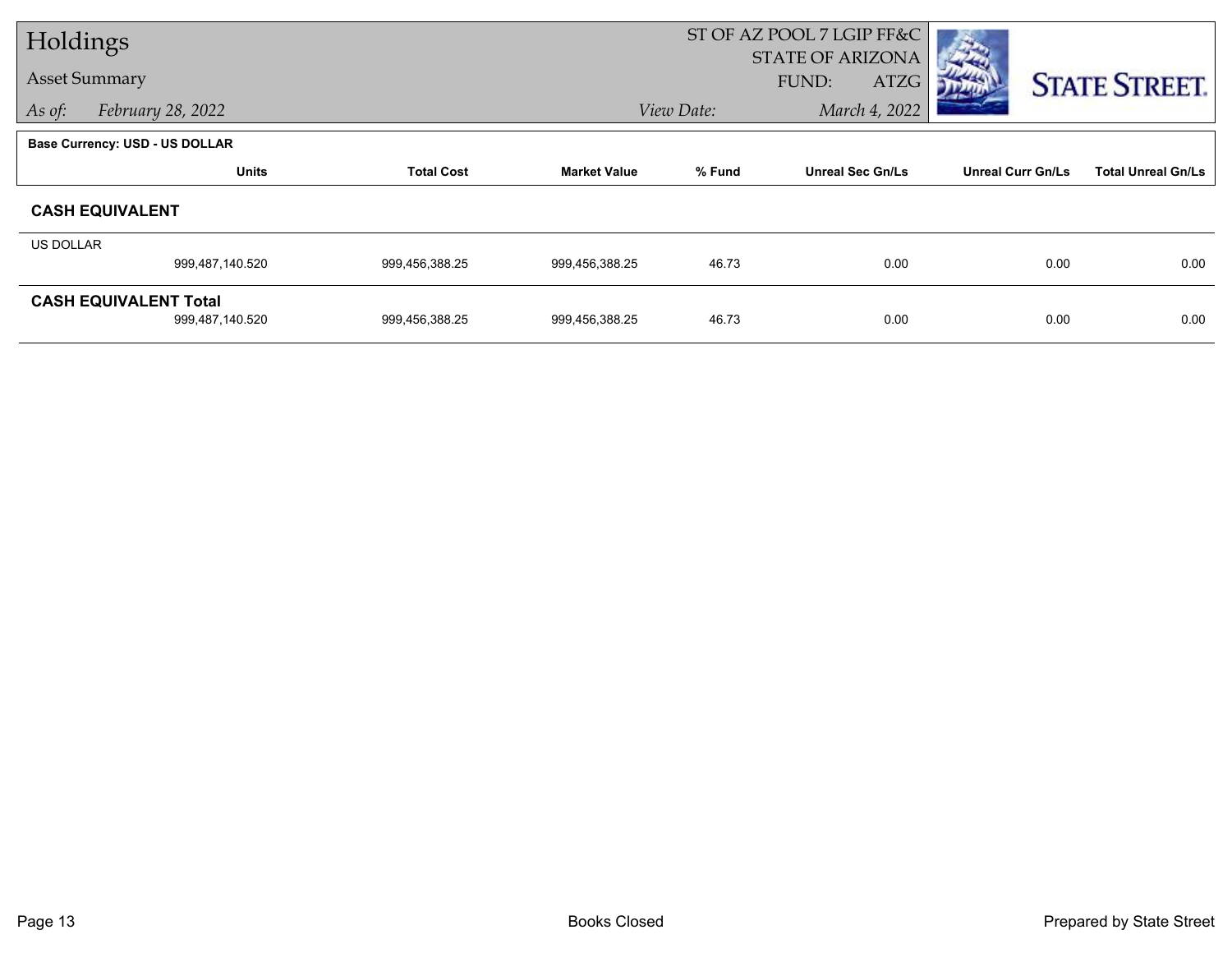| Holdings             |                                       |                   |                     | ST OF AZ POOL 7 LGIP FF&C |                                          |                          |                           |
|----------------------|---------------------------------------|-------------------|---------------------|---------------------------|------------------------------------------|--------------------------|---------------------------|
| <b>Asset Summary</b> |                                       |                   |                     |                           | <b>STATE OF ARIZONA</b><br>FUND:<br>ATZG |                          | <b>STATE STREET.</b>      |
| As of:               | February 28, 2022                     |                   |                     | View Date:                | March 4, 2022                            |                          |                           |
|                      | <b>Base Currency: USD - US DOLLAR</b> |                   |                     |                           |                                          |                          |                           |
|                      | <b>Units</b>                          | <b>Total Cost</b> | <b>Market Value</b> | % Fund                    | <b>Unreal Sec Gn/Ls</b>                  | <b>Unreal Curr Gn/Ls</b> | <b>Total Unreal Gn/Ls</b> |
|                      | <b>FIXED INCOME</b>                   |                   |                     |                           |                                          |                          |                           |
| <b>US DOLLAR</b>     |                                       |                   |                     |                           |                                          |                          |                           |
|                      | 1,140,000,000.000                     | 1,139,810,013.84  | 1,139,199,229.80    | 53.27                     | $-610,784.04$                            | 0.00                     | $-610,784.04$             |
|                      | <b>FIXED INCOME Total</b>             |                   |                     |                           |                                          |                          |                           |
|                      | 1,140,000,000.000                     | 1,139,810,013.84  | 1,139,199,229.80    | 53.27                     | $-610,784.04$                            | 0.00                     | $-610,784.04$             |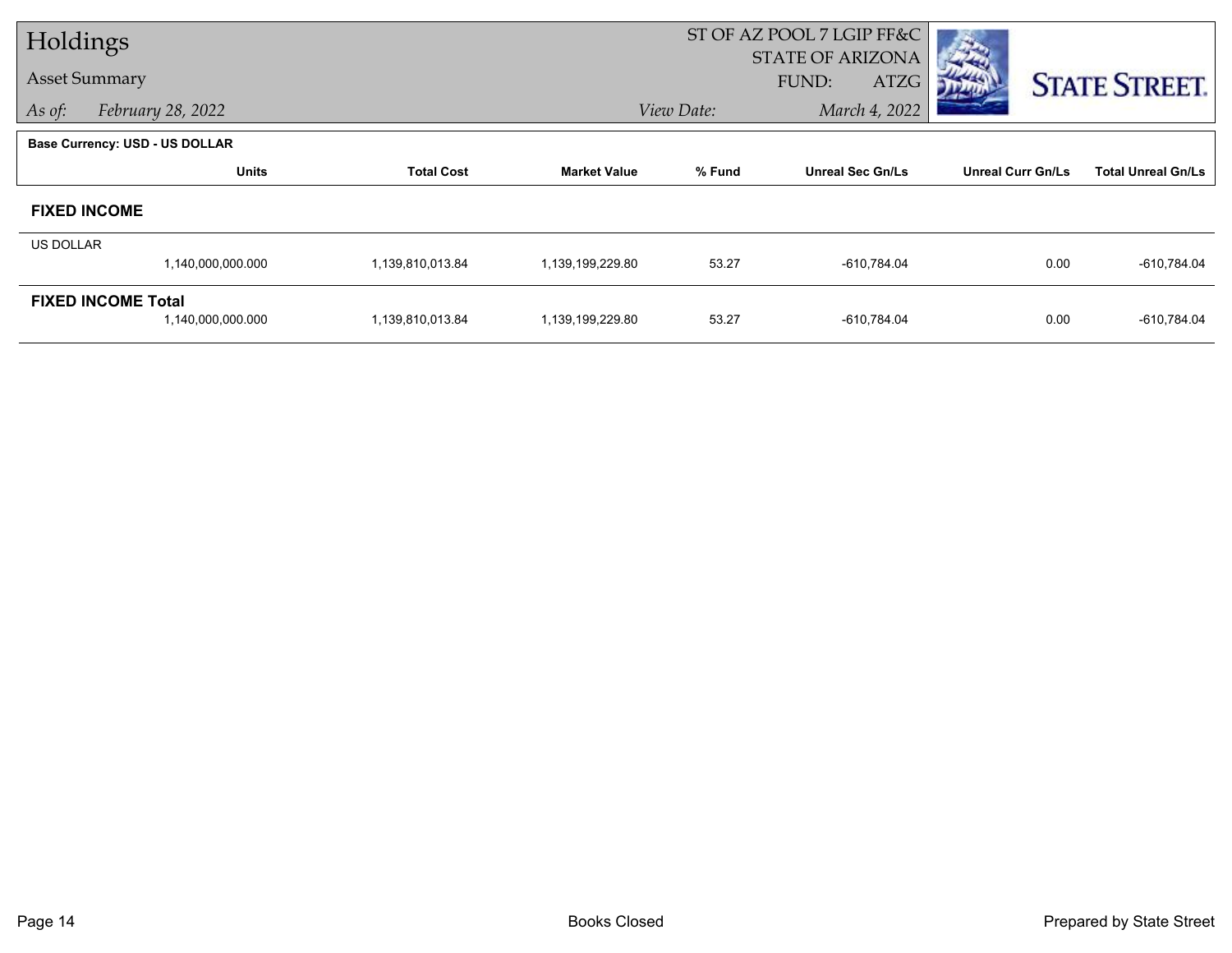| Holdings                              |                                       |                  | ST OF AZ POOL 7 LGIP FF&C |                                                 |                         |                          |                           |
|---------------------------------------|---------------------------------------|------------------|---------------------------|-------------------------------------------------|-------------------------|--------------------------|---------------------------|
| <b>Asset Summary</b>                  |                                       |                  |                           | <b>STATE OF ARIZONA</b><br><b>ATZG</b><br>FUND: |                         |                          | <b>STATE STREET.</b>      |
| February 28, 2022<br>As of:           |                                       |                  |                           | View Date:                                      |                         |                          |                           |
|                                       | <b>Base Currency: USD - US DOLLAR</b> |                  |                           |                                                 |                         |                          |                           |
|                                       | Units<br><b>Total Cost</b>            |                  | <b>Market Value</b>       | % Fund                                          | <b>Unreal Sec Gn/Ls</b> | <b>Unreal Curr Gn/Ls</b> | <b>Total Unreal Gn/Ls</b> |
| <b>FUND Total</b>                     |                                       |                  |                           |                                                 |                         |                          |                           |
| 2,139,482,959.710<br>2,139,262,221.28 |                                       | 2,138,651,437.24 | 100.00                    | -610.784.04                                     | 0.00                    | -610.784.04              |                           |